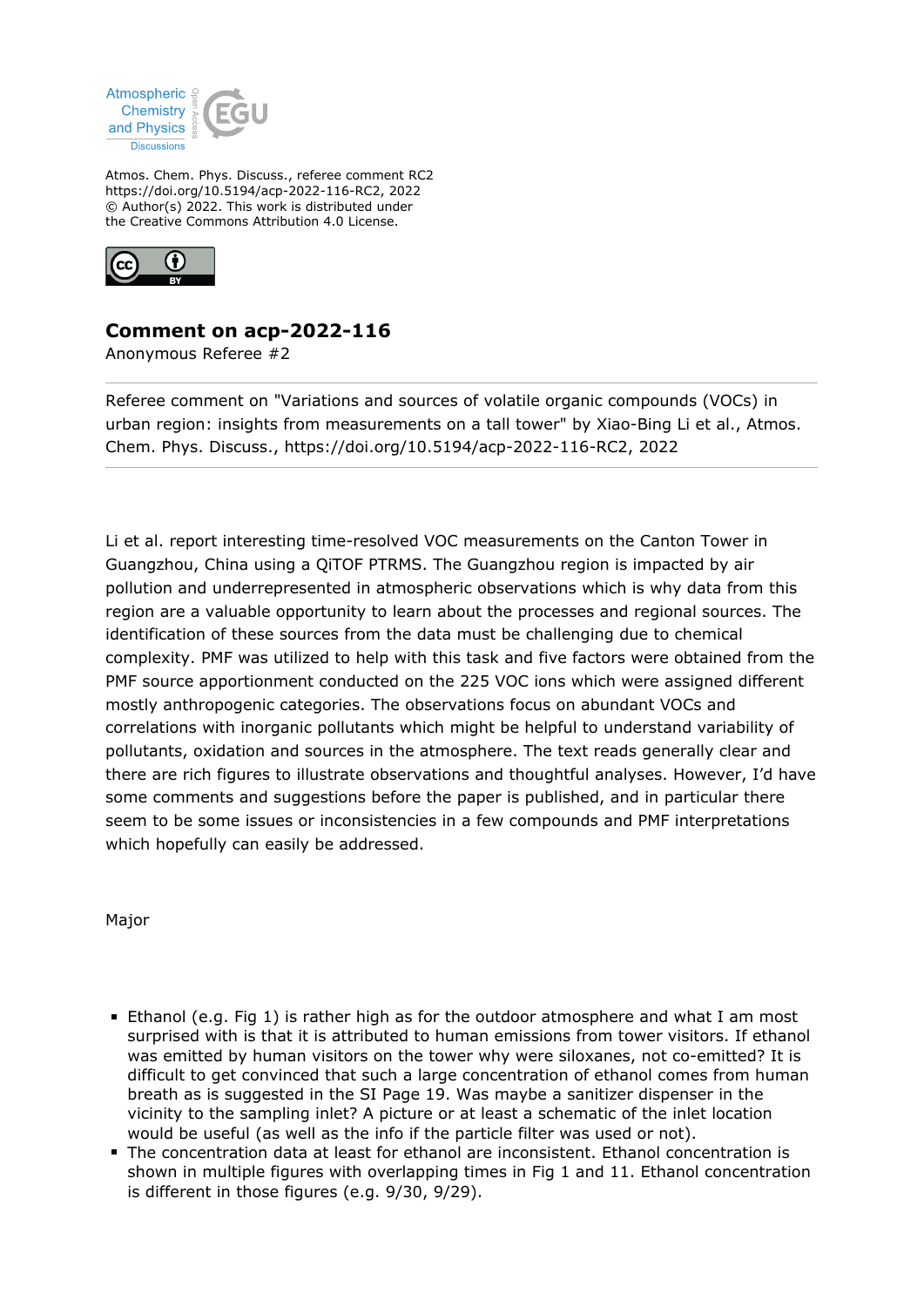- The lack of dependence on wind direction (L397) is surprising and makes me wonder if the instrument may have been sampling from indoors, indoor plumes, or if there may have been a leak in the line or other factor which would explain high ethanol, and acetic acid concentrations. Wind roses or polar plots for VOCs would also be useful to help in clarifying these issues and help in source interpretations.
- The PMF analysis results seem surprising to me. It almost seems like the same compounds and factor profiles appear in every factor (Figure S5). Methanol and acetone appear in multiple factors as most abundant. Visitor factor is lacking siloxanes. Given it is the QiTOF with very high sensitivity, I'd expect the clearer factors including biogenic, oxygenated biogenic, and cooking could be obtained without merging. I wonder if optimizing uncertainties or dividing the dataset into shorter periods could further help in those source interpretations.

## Minor

- I really like Table S1 with nicely tabulated masses and formulas identifications and sensitivities with clear note which ion was explicitly calibrated. I think it is exemplary for all PTRMS papers. I only have minor suggestions here: 69.03 should be furan (not fural), 51.99 monochloramine, 71.03 add MACR. Did you not see D5 fragment at 355.06? This is extremely surprising as is the unexpected D5 fragment at 299. I am again curious what the E/N ratio was.
- It is mentioned that ethyl acetate was one of the most abundant VOCs, but how did the authors exclude butyric acid or subtracted it from the signal?
- Nowhere in the text or SI PTRMS parameters are shown. It would be great to provide at least E/N, which is a common practice in a PTRMS papers, because it helps interpret the VOC data and estimate expected fragmentations.
- Fig. 3: I wonder why the traffic rush hours are not clearly seen on the plots presenting aromatics. The period was probably not during the lockdown if the visitors are allowed in the tower. Ethanol and monoterpenes coincide with lunch and dinner so might be cooking emissions(?).
- Fig. 5: Super interesting effect of Typhoon on VOC concentration reduction. I wonder about the dependence of the observed concentrations on the wind speed.
- I could not find in the main text or SI how exactly the PTRTOF data were processed, what software was used for mass scale alignment, peak fitting, as well as quality control, formula assignment, compound inference, total number of ions detected and steps taken for ion reduction or any abundance filters. This info would be greatly appreciated in the methods or SI.
- I am quite intrigued by the chromium ion reported in the SI Table. Did its signal show some ambient structure or was it coming from the ion source? There are many cool molecules in this table that could be useful to explore as source markers and complement PMF.

Technical

L 75 "were" should be "are"'